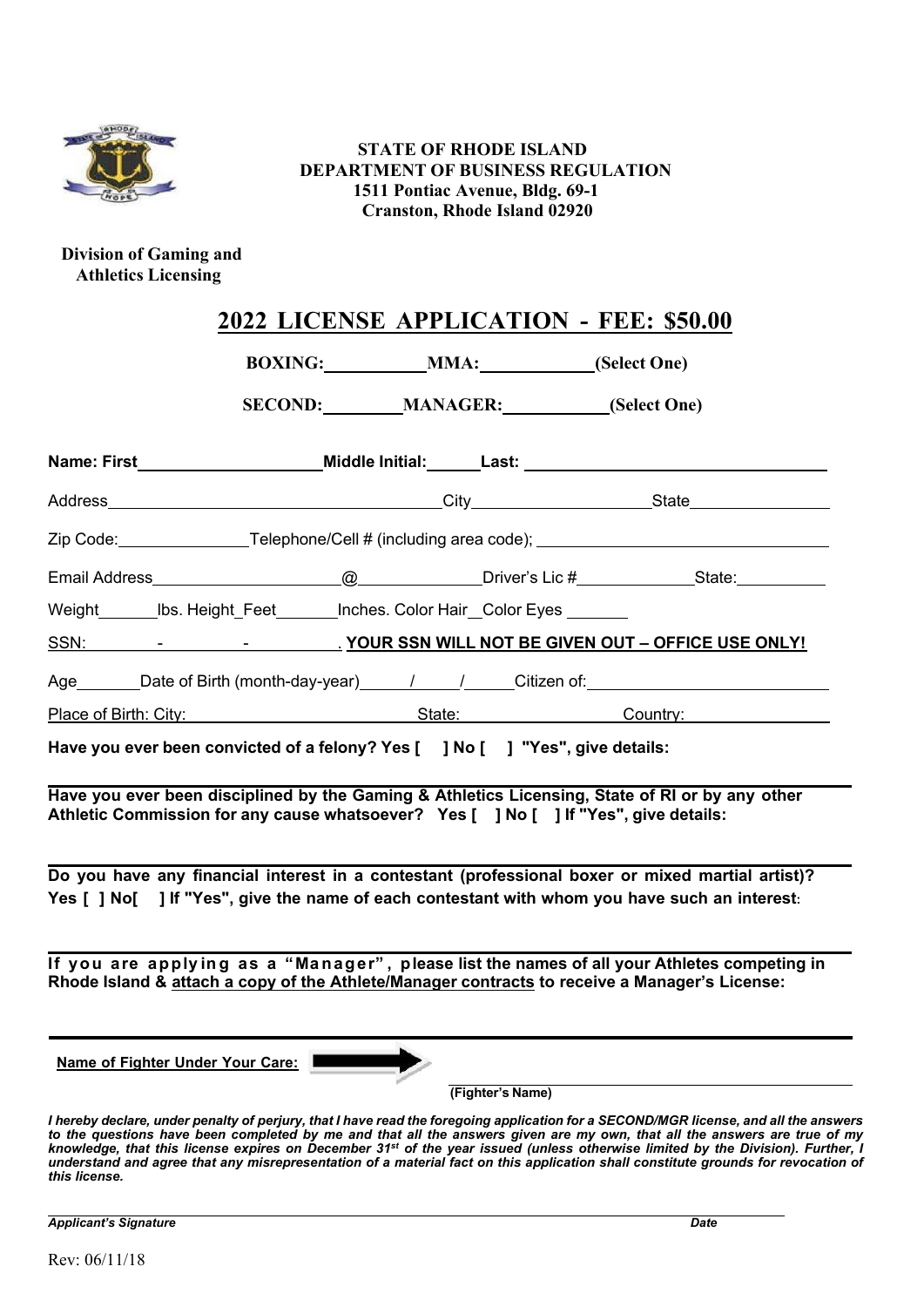

## **Tax Payer Status Affidavit / Identity Verification**

All persons applying or renewing any license, registration, permit or other authority (hereinafter called "license") to conduct a business or occupation in the state of Rhode Island are required to file all applicable tax returns and pay all taxes owed to the state prior to receiving a license as mandated by state law (RILL 5-76) except as noted below.

In order to verify that the state is not owed taxes, licensees are required to provide their Social Security Number and Federal Tax Identification Number as appropriate. These numbers will be transferred to the Division of Taxation to verify tax status prior to the issuance of a license. This declaration must be made prior to the issuance of a license.

## **Please complete the below affidavit along with you license application.**

| <b>Licensee Declaration</b>                                                                                                  |                        |  |  |  |  |
|------------------------------------------------------------------------------------------------------------------------------|------------------------|--|--|--|--|
| <u>(Please check below – any that apply)</u>                                                                                 |                        |  |  |  |  |
| I hereby declare, under penalty of perjury, that I have filed all required state tax returns and have paid all<br>taxes due. |                        |  |  |  |  |
| I have entered a written installment agreement to pay delinquent taxes that is satisfactory to the Tax<br>Administrator.     |                        |  |  |  |  |
| I am currently pursuing administrative review of taxes owed to the state.                                                    |                        |  |  |  |  |
| I am in Federal Bankruptcy. (Case #: 1990)                                                                                   |                        |  |  |  |  |
| I am in State Receivership. (Case #: 1999)                                                                                   |                        |  |  |  |  |
| I have been discharged from Bankruptcy. (Case #:                                                                             |                        |  |  |  |  |
|                                                                                                                              |                        |  |  |  |  |
| Type of Professional License for which you are applying for.                                                                 |                        |  |  |  |  |
| Full Name (Please Print or Type)                                                                                             | Social Security Number |  |  |  |  |
| Signature                                                                                                                    | Date                   |  |  |  |  |